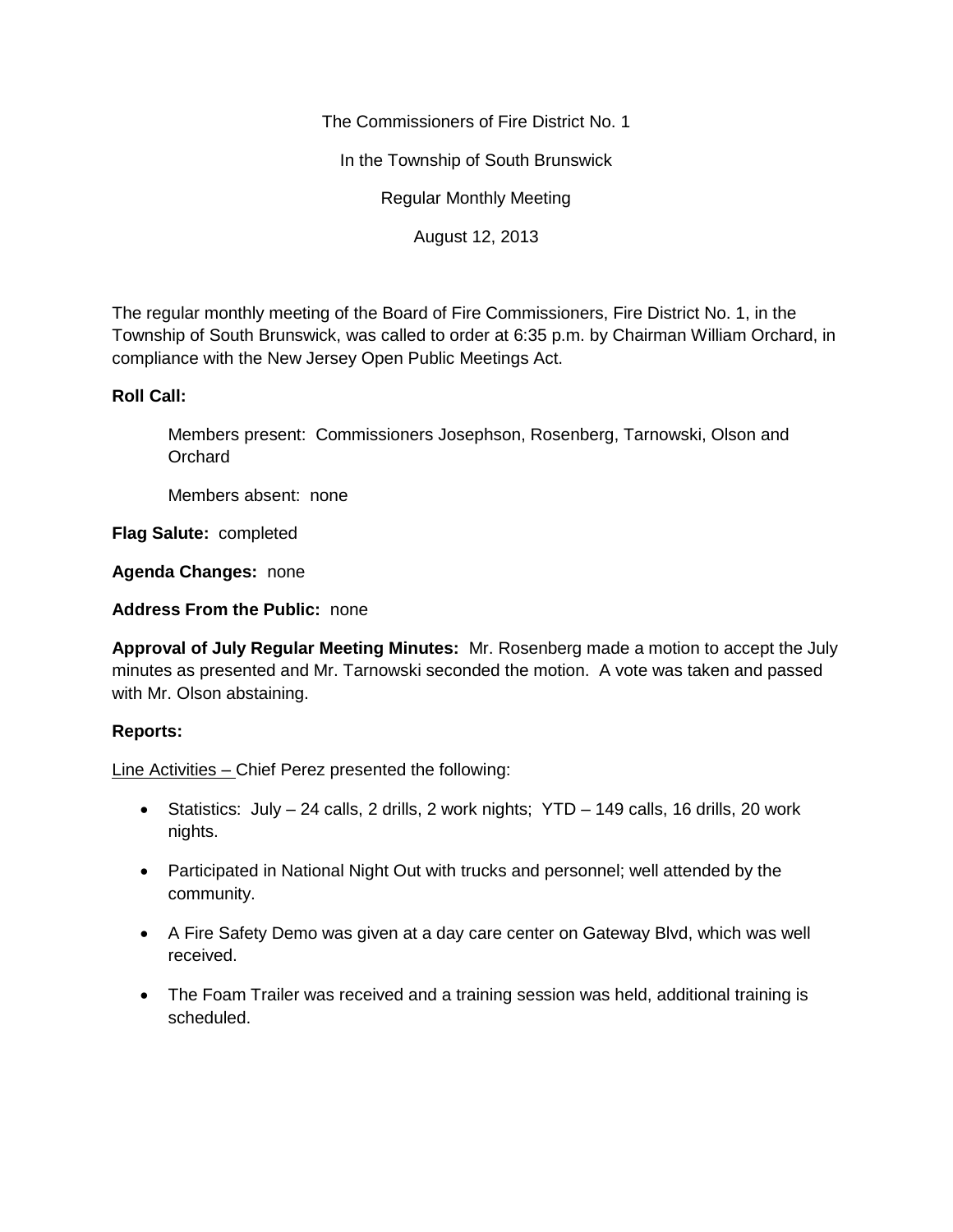President – Mr. Corris reported the following:

- 1. Two members are still out on health leave but are doing well.
- 2. Membership interest continues to be received from the community.
- 3. The National Night Out activity went well.
- 4. The Fire Company is looking into a new security system for Station 22, which would allow tracking of individuals in the building.
- 5. All continues to go well with the Firehouse and the Company.

Treasurer's Report/Voucher List – Mr. Rosenberg distributed his report (file copy attached). He noted that all is in order and that insurance premiums and the bond payment will be large payments in the October/November timeframe. Mr. Olson questioned what services were included for the monthly payment of \$990. to Progressive Landscaping. Mr. Perez indicated that mulching, grass cutting, and trimming of trees were a regular part of the service; he will look into other companies next Spring. After review of the Voucher List, Mr. Tarnowski made a motion to accept the List as presented and Mr. Olson seconded it. A vote was taken and passed.

Secretary's Report – nothing to report.

Fire Coordinator – Mr. Perez presented the following report:

- 1. Hose testing was completed and there was some failure, which is not unusual, given the age of some of the hoses. New hose will be ordered.
- 2. The engine was donated to the Mercer County Fire Academy and they posted a thank you on their Facebook page.
- 3. As previously stated, the Foam Trailer arrived and the title changed to the District. Signs were made up with the Fire Company and District's names; these have been put on the trailer. The County Fire Marshall will provide a battery for the unit. It was noted that the trailer is in service but there will be more training on it.
- 4. Elections will be held tomorrow, August  $13<sup>th</sup>$  at Station 23. All has been prepared and Mr. Tarnowski will close up.
- 5. The nozzle for the Ladder Truck will be repaired, as soon as the parts arrive.

Chairman – nothing to report.